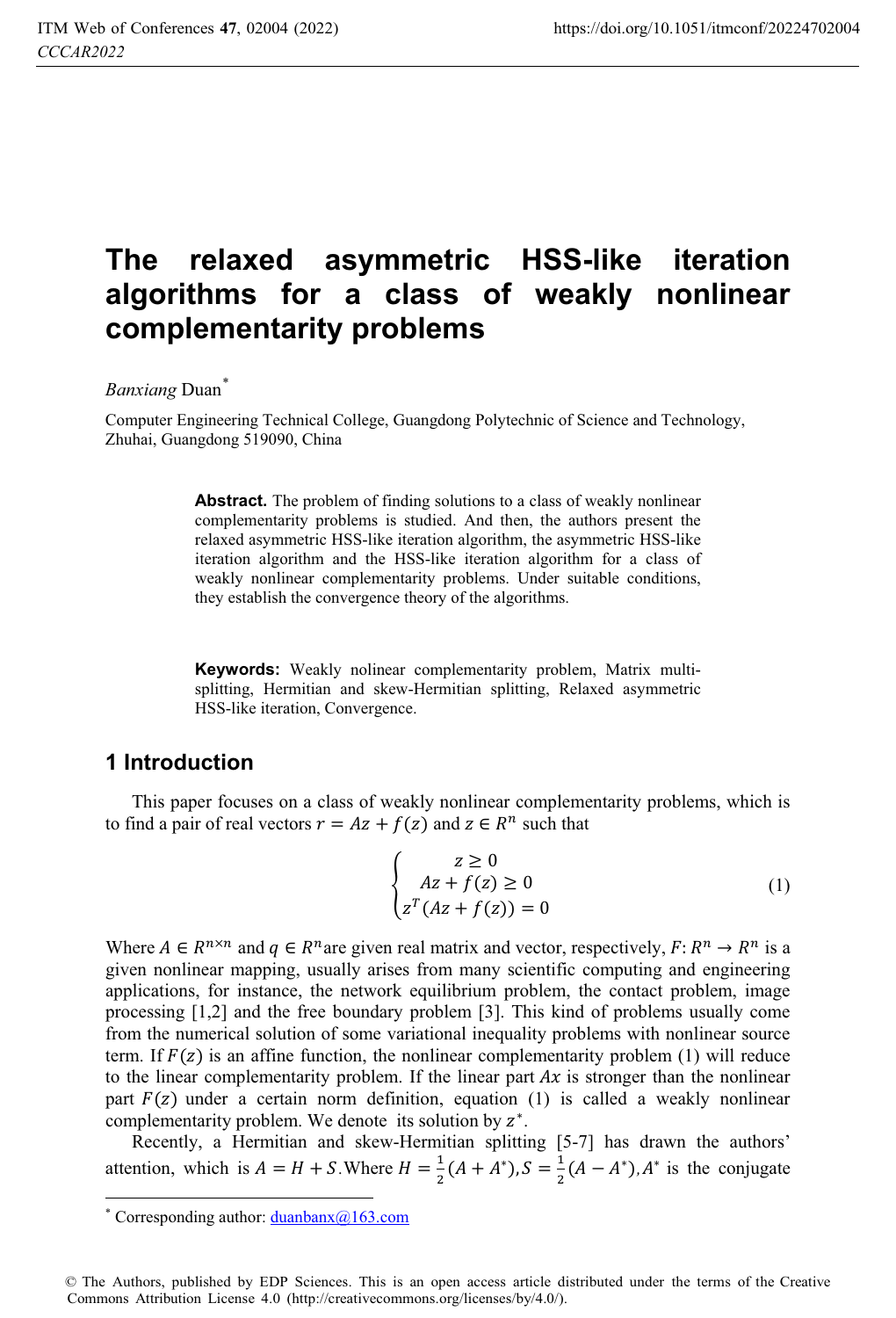transpose matrix of the matrix A.

Tang[7] generalized the asymmetric Hermitian and skew-Hermitian splitting iteration algorithm, present nonlinear relaxed asymmetric HSS-like iteration method for a class of weakly nonlinear systems: $A(z) = F(z)$ :

Given an initial guess  $z^{(0)}$ , for  $k = 0, 1, 2, \cdots$ , until  $z^{(k)}$  converges, compute Step 1. Initialization. Let  $z^{(0)} \in R^n$  be any given initial value, set  $k = 0$ .

Step 2. General iteration.

$$
\begin{cases} ( \alpha I + H ) z^{(k,1)} = ( \alpha I - S ) z^{(k)} + F \big( z^{(k)} \big), \\ ( \beta I + S ) z^{(k,2)} = ( \beta I - H ) z^{(k,1)} + F \big( z^{(k,1)} \big). \end{cases} \tag{2}
$$

where  $\alpha$  is a given nonnegative constant and  $\beta$  is a given positive constant, and H is the Hermitian part of *A*, *S* the skew-Hermitian part.

Step 3. Relaxation iteration. Let  $z^{(k+1)} = \omega z^{(k,2)} + (1 - \omega)z^{(k,1)}$ , where  $\omega \ge 0$  is a given real the relaxation factor.

Step 4. Test for termination. If  $z^{k+1}$  satisfies a prescribed stopping rule, terminate. Otherwise, return to Step 2 with  $k$  replaced  $b\nu k + 1$ .

In this paper, based on the HS splitting, we constructed the relaxed asymmetric HSSlike iteration algorithms for a class of weakly nonlinear complementarity problems. This paper is organized as follows. In the next section, we present some necessary notation and preliminary results. In Section 3 we describe the relaxed asymmetric HSS-like iteration algorithm. In Section 4, we analyze the convergence properties of the iteration algorithm under suitable conditions.

### **2 Preliminary**

In this section we review some know results needed in section 4. To formulate them we begin with some basic notation used throughout the remaining part of this paper.

**Definition 2.1**: A nonsingular matrix  $A = (a_{ij}) \in R^{n \times n}$  is termed as an M-matrix if  $a_{ij} \le 0$  for  $i \ne j$  and  $A^{-1} \ge 0$ . Its comparison matrix  $\langle A \rangle = (b_{ij}) \in R^{n \times n}$  is defined by

$$
b_{ij} = \begin{cases} |a_{ij}|, i = j \\ -|a_{ij}|, i \neq j \end{cases} (i, j = 1, 2, \cdots n)
$$

A is said to be an H-matrix if its comparison matrix  $\langle A \rangle$  is an M-matrix.

It is well known that if  $A = D - B$  is an H-matrix with  $D = diag(A)$ , then  $\rho(|D|^{-1}|B|) < 1$ . It was shown in[8] that if A is an H-matrix and  $A = M - N$  is an Hcompatible splitting, then M is also an H-matrix and  $\rho(|D|^{-1}|B|) < I$ . Note that M-matrices and strictly or irreducibly diagonally dominant matrices are contained in the class of all Hmatrices.

**Lemma 2.1**[8] :Let  $A \in \mathbb{R}^{n \times n}$  be an H-matrix,  $D = diag(A)$  ,and  $A = D - B$ . Then

 $(1)$  A is nonsingular;

 $(2)$   $|A^{-1}| \leq A >^{-1}$ ;

(3) |*D*| is nonsingular and  $\rho(|D|^{-1}|B|) < 1$ .

**Lemma 2.2**[8]: Let  $A, B \in R^{n \times n}$ ,  $|A| \leq B$ . Then  $\rho(A) \leq \rho(B)$  ( $\rho(A)$ ) represents the spectral radius of matrix  $A$ ).

**Lemma 2.3**[13] :Let *A* be an H-matrix with positivediagonal elements. The linear part stronger than the nonlinear part under a certain norm definition,  $x, y \in R^n$ ,  $\exists \lambda$ is stronger than the nonlinear part under a certain norm definition, 0, satisfies:  $F(x) - F(y) \ge \lambda(x - y)$ . Then, the nonlinear complementarity problem(1) has a unique solution.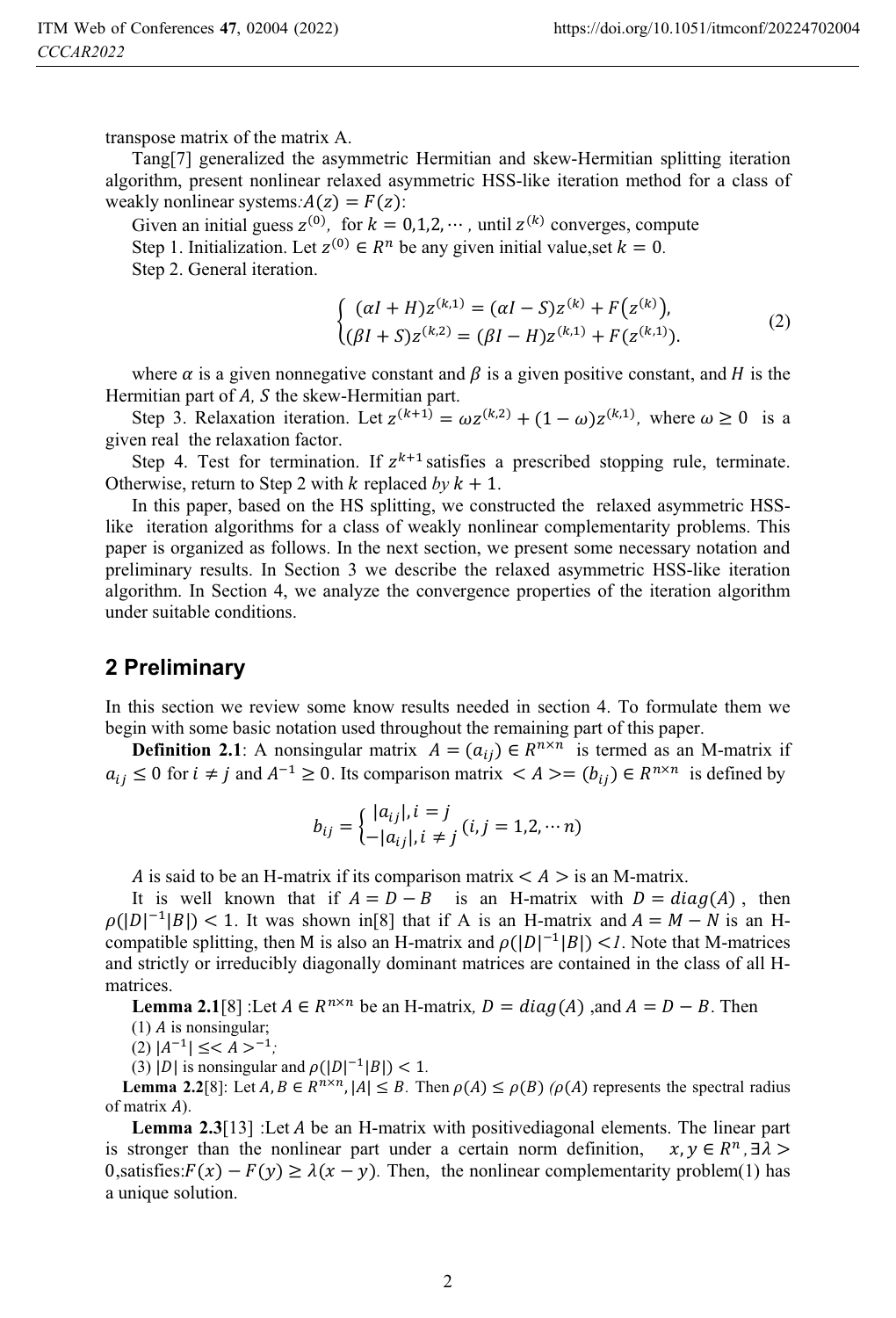### **3 The relaxed asymmetric HSS-like iteration algorithm**

In this section, we extend the nonlinear relaxed asymmetric HSS-like iteration method for a class of weakly nonlinear systems [7] to a class of weakly nonlinear complementarity problems.

Let  $A = H + S$  be the Hermitian and skew-Hermitian splitting of A, where  $H = \frac{1}{2}(A +$  $(A^*), S = \frac{1}{2}(A - A^*)$ . Then we can present the following extrapolated relaxed Hermitian and skew-Hermitian splitting iteration algorithm for a class of weakly nonlinear complementarity problems, which can be considered as an extension of extrapolated Hermitian and skew-Hermitian splitting iteration algorithm for linear equations proposed in [7].

**Algorithm 3.1** (The relaxed asymmetric HSS-like iteration algorithm)

Step 1. Initialization. Let  $z^{(0)} \in R^n$  be any given initial value, set  $k = 0$ .

Step 2. General iteration. Let  $z^{(k,1)}$  be an arbitrary solution of the following weakly nonlinear complementarity problem : find  $z \in R^n$ , such that

$$
\begin{cases}\n z \ge 0 \\
(aI + H)z - \phi(z^{(k)}) \ge 0 \\
z^T((aI + H)z - \phi(z^{(k)})) = 0\n\end{cases}
$$
\n(3)

Where  $(z^{(k)}) = F(z^{(k)}) + (\alpha I - S)z^{(k)}$ ,  $\alpha$  is a given nonnegative constant.

Step 3. General iteration. Let  $z^{(k,2)}$  be an arbitrary solution of the following weakly nonlinear complementarity problems: find  $z \in \mathbb{R}^n$ , such that

$$
\begin{cases}\n z \ge 0 \\
(\beta I + S)z - \psi(z^{(k,1)}) \ge 0 \\
z^T((\beta I + S)z - \psi(z^{(k,1)})) = 0\n\end{cases}
$$
\n(4)

Where  $(z^{(k,1)}) = F(z^{(k,1)}) + (\beta I - H)z^{(k,1)}$ ,  $\beta$  is a given positive constant.

Step 4. Relaxation iteration. Let  $z^{(k+1)} = \omega z^{(k,2)} + (1 - \omega)z^{(k,1)}$ , where  $\omega \ge 0$  is a given real constant.

Step 5. Test for termination. If  $z^{(k+1)}$  satisfies a prescribed stopping rule, terminate. Otherwise, return to Step 2 with *k* replaced by  $k + 1$ .

**Remark1.** When  $\omega = 1$ , algorithm 3.1 is the following asymmetric HSS-like iteration algorithm 3.2 :

Step 1. Initialization. Let  $z^{(0)} \in R^n$  be any given initial value, set  $k = 0$ .

Step 2. General iteration. Let  $z^{(k+\frac{1}{2})}$  be an arbitrary solution of the following weakly nonlinear complementarity problem: find  $z \in \mathbb{R}^n$ , such that

$$
\begin{cases}\n z \ge 0 \\
(aI + H)z - \phi(z^{(k)}) \ge 0 \\
z^T((\alpha I + H)z - \phi(z^{(k)})) = 0\n\end{cases}
$$
\n(5)

Where  $(z^{(k)}) = F(z^{(k)}) + (\alpha I - S)z^{(k)}$ ,  $\alpha$  is a given nonnegative constant.

Step 3. General iteration. Let  $z^{(k+1)}$  be an arbitrary solution of the following weakly nonlinear complementarity problems: find  $z \in \mathbb{R}^n$ , such that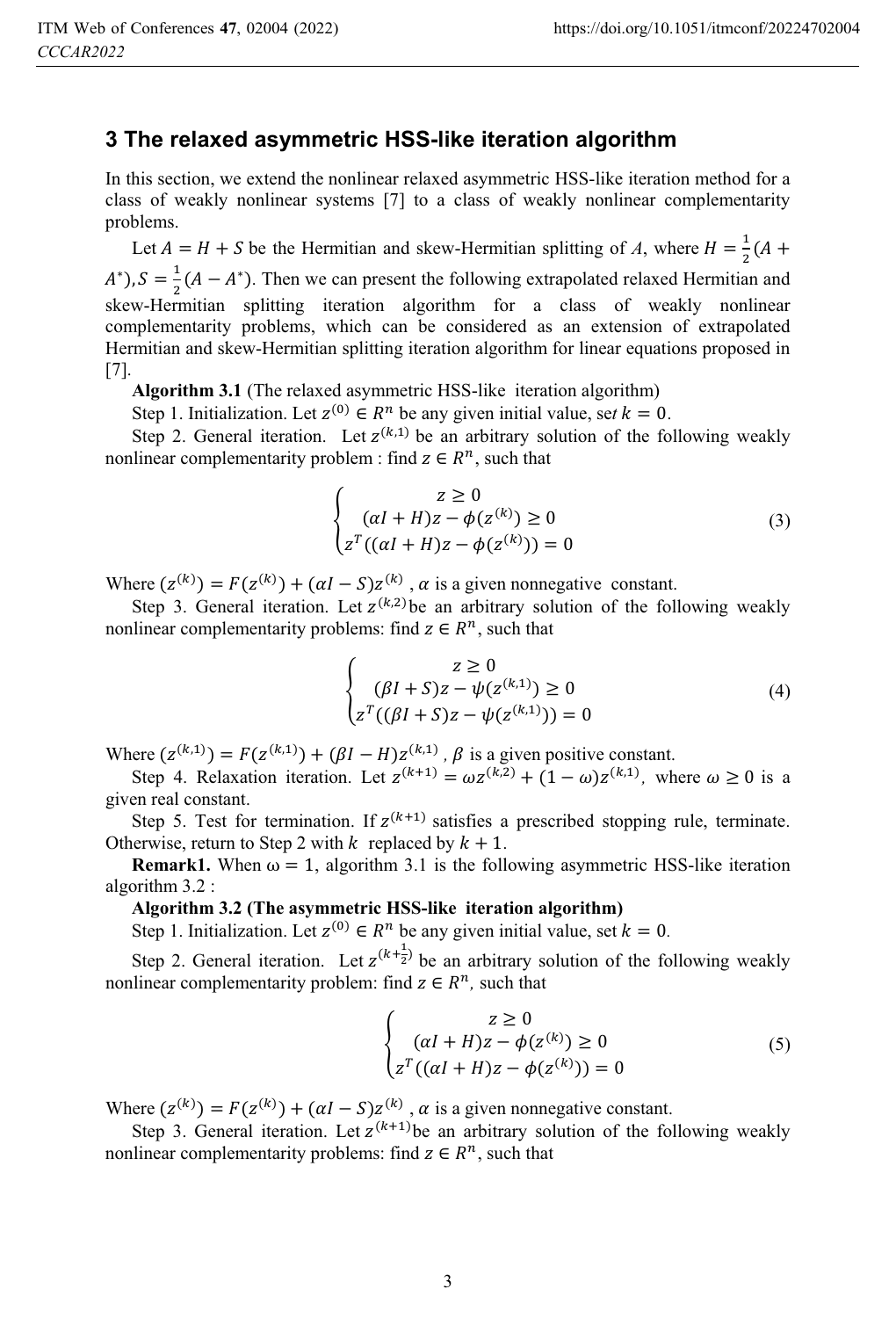$$
\begin{cases}\n z \ge 0 \\
(\beta I + S)z - \psi(z^{(k + \frac{1}{2})}) \ge 0 \\
z^T((\beta I + S)z - \psi(z^{(k + \frac{1}{2})})) = 0\n\end{cases}
$$
\n(6)

Where  $(z^{(k+\frac{1}{2})}) = F(z^{(k+\frac{1}{2})}) + (\beta I - H)z^{(k+\frac{1}{2})}$ ,  $\beta$  is a given positive constant.

Step 4. Test for termination. If  $z^{(k+1)}$  satisfies a prescribed stopping rule, terminate. Otherwise, return to Step 2 with with  $k$  replaced by  $k + 1$ .

**Remark2.** When  $\omega = 0$ , algorithm 3.1 is the following HSS-like iteration algorithm 3.3:

Step 1. Initialization. Let  $z^{(0)} \in \mathbb{R}^n$  be any given initial value, set  $k=0$ .

Step 2. General iteration. Let  $z^{(k+1)}$  be an arbitrary solution of the following weakly nonlinear complementarity problem : find  $z \in \mathbb{R}^n$ , such that

$$
\begin{cases}\n z \ge 0 \\
(aI + H)z - \phi(z^{(k)}) \ge 0 \\
z^T((aI + H)z - \phi(z^{(k)})) = 0\n\end{cases}
$$
\n(7)

Where  $\phi(z^{(k)}) = F(z^{(k)}) + (\alpha I - S)z^{(k)}$ ,  $\alpha$  is a given nonnegative constant.

Step 3. Test for termination. If  $z^{(k+1)}$  satisfies a prescribed stopping rule, terminate. Otherwise, return to Step 2 with  $k$  replaced by  $k + 1$ .

### **4 The convergence of relaxed asymmetric HSS-like iteration algorithmy**

In this section, we establish the convergence theory for algorithm 3.1. Before the discussion of the convergence,we first introduce some useful lemmas.

**Lemma 4.1**: Let  $A = M - N$ , where A and M are H-matrix with positive diagonal elements respective. Let  $z^*$  be the solution of the weakly nonlinear complementarity problems(1),  $z^{(k,1)}$  be an arbitrary solution of the following nonlinear complementarity problem:

$$
\begin{cases} z \geq 0 \\ F(z^{(k)}) - Nz^{(k)} + Mz^{(k,1)} \geq 0 \\ z^T (F(z^{(k)}) - Nz^{(k)} + Mz^{(k,1)}) = 0 \end{cases}
$$

Then, for an starting vector  $z^{(0)} \in R^n$ , the uniquely defined sequence of iterates  $z^{(k)}$ satisfies

$$
\langle M \rangle |z^{(k,1)} - z^*| \le |N||z^{(k)} - z^*| \tag{8}
$$

**Proof.** To establish the expression (13), we first remark that  $z^{(k)}$  is uniquely defined because  $M$  is an H-matrix with positive diagonal elementssee Lemma 2.1. We verify  $(8)$ component by component. Consider an arbitrary index j and assume that  $|z^{(k,1)} - z^*|_i =$  $(z^{(k,1)} - z^*)_i.$ 

Under this assumption, the inequality (13) holds clearly if  $z_i^{(k,1)} = 0$ , because the *j*-th component of the left hand vector in (8) is then nonpositive and the right-hand component is always nonnegative.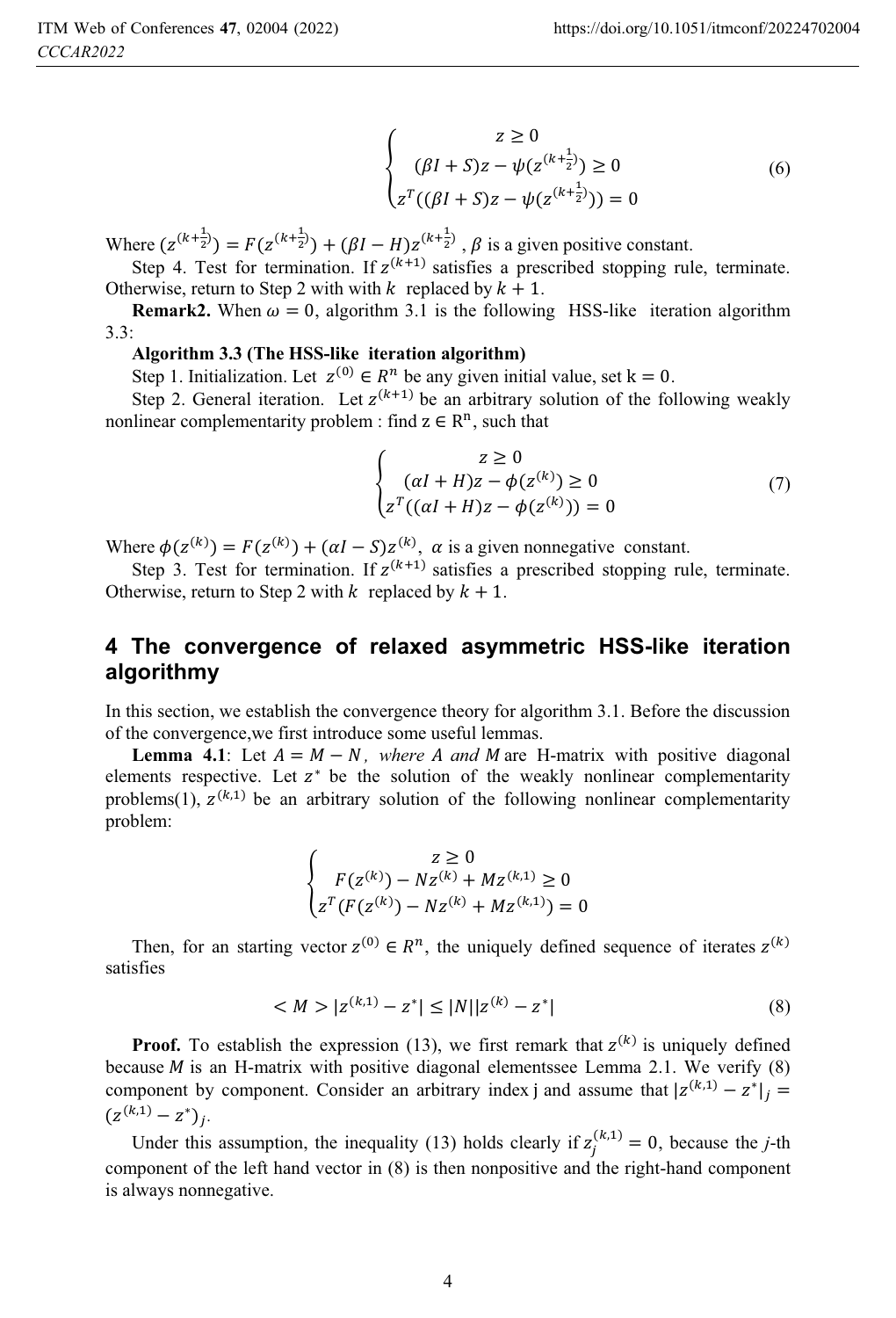Now, suppose that  $z_i^{(k,1)} > 0$ . Then, according to  $z^{(k,1)}$  be an arbitrary solution of the following weakly nonlinear complementarity problems:

$$
\begin{cases}\n z \geq 0 \\
\left(\alpha I + H\right)z - \phi(z^{(k)}) \geq 0 \\
z^T\left((\alpha I + H)z - \phi(z^{(k)})\right) = 0\n\end{cases}
$$

We have  $(F(z^{(k)}) - Nz^{(k)} + Mz^{(k,1)})_i = 0$ . On the other hand, we also have  $(F(z^{(k)}) - Nz^* + Mz^*)_i \ge 0$ . Subtracting the last two expressions and rearranging terms, we deduce

$$
(M(z^{(k,1)} - z^*))_j \le (N(z^{(k)} - z^*))_j
$$

which implies  $(*M* > |z<sup>(k,1)</sup> - z<sup>*</sup>|)<sub>i</sub> \le (|N||z<sup>(k)</sup> - z<sup>*</sup>|)<sub>i</sub>$ . (Because *M* is an H-matrix with positive diagonal elements and  $|z^{(k)} - z^*|_i = (z^{(k)} - z^*)_i$ .

In a similar fashion, we may establish the same inequality (8) if  $|z^{(k)} - z^*|_i =$  $(z^* - z^{(k)})_i$ . Consequently, the inequality (8) must hold.

**Lemma 4.2**: Let =  $M_i - N_i(i = 1,2)$ , where A and  $M_i(i = 1,2)$  are H-matrix with positive diagonal elements respective. Let  $z^*$  be the solution of the weakly nonlinear complementarity problem(1),  $z^{(k,1)}$  be an arbitrary solution of the weakly nonlinear complementarity problem following(9), where  $\phi(z^{(k)}) = F(z^{(k)}) + (\alpha I - S)z^{(k)}$ ,  $z^{(k,2)}$ be an arbitrary solution of the weakly nonlinear complementarity problem following(9), where  $\psi(z^{(k,1)}) = F(z^{(k,1)}) + (\beta I - H)z^{(k,1)}$ . Then, for any starting vector  $z^{(0)} \in \mathbb{R}^n$ , the uniquely defined sequence of iterates series  $\{z^{(k,1)}\}$  and  $\{z^{(k,2)}\}$  which is created by algorithm 3.1 satisfies

$$
|z^{(k,2)} - z^*| \leq ^{-1} |N_2| < M_1>^{-1} |N_1||z^{(k)} - z^*|
$$
 (9)

**Proof.** Let  $z^*$  be the solution of the weakly nonlinear complementarity problem(1). By Lemma 4.1 we have  $\langle M_1 \rangle |z^{(k,1)} - z^*| \leq |N_1||z^{(k)} - z^*|$ . On the other hand, we also have  $\langle M_2 \rangle |z^{(k,2)} - z^*| \leq |N_2||z^{(k,1)} - z^*|$ .

which implies  $|z^{(k,2)} - z^*| \leq M_2 >^{-1} |N_2||z^{(k,1)} - z^*| \leq M_2 >^{-1} |N_2| <$  $M_1 >^{-1} |N_1||z^{(k)} - z^*|$ . Hence, (9) follows.

**Lemma 4.3:** Let  $A \in R^{n \times n}$  be a positive definite matrix,  $H = \frac{1}{2}(A + A^*)$  and  $S =$  $\frac{1}{2}(A - A^*)$  be its Hermitian and skew-Hermitian parts,  $\alpha > 0$  is a given constant.  $M(\alpha, \beta) = \langle \beta I + S \rangle^{-1} |\beta I - H| < \alpha I + H >^{-1} |\alpha I - S|$ , Then its spectral radius  $\rho(M(\alpha, \beta))$  is bounded by

$$
\sigma(\alpha, \beta) = \max_{\sigma_j \in \delta(S)} \frac{\sqrt{\alpha^2 + \delta_j^2}}{\sqrt{\beta^2 + \delta_j^2}} \max_{\lambda_j \in \lambda(H)} \frac{|\beta - \lambda_j|}{|\alpha + \lambda_j|} \tag{10}
$$

where  $\lambda(H)$  is the spectral set of H and  $\delta(S)$  is the singular-value set of S.

**Proof.** Setting  $M_1 = \alpha I + H$ ,  $N_1 = \alpha I - S$ ,  $M_2 = \beta I + S$ ,  $N_1 = \beta I - H$  in Lemma 4.1 and Lemma 4.2. Since  $\alpha I + H$  and  $\beta I + S$  are nonsingular for any nonnegative constant  $\alpha$ and positive  $\beta$ , we have

$$
\rho(M(\alpha, \beta)) = \rho \left( \langle \beta I + S \rangle^{-1} |\beta I - H| < \alpha I + H \rangle^{-1} |\alpha I - S| \right)
$$
\n
$$
\leq || \langle \beta I + S \rangle^{-1} |\beta I - H| < \alpha I + H \rangle^{-1} |\alpha I - S| ||_2
$$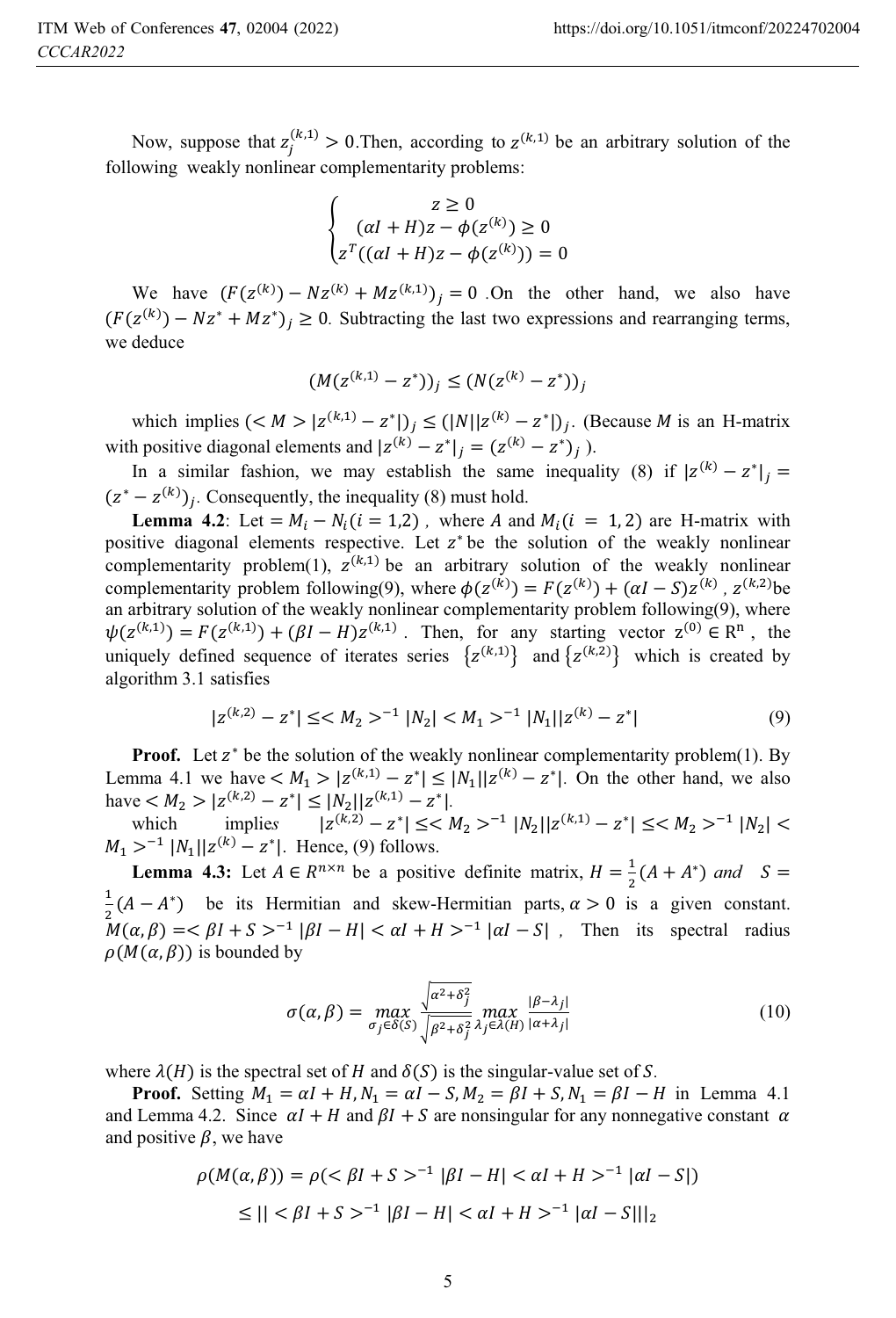$$
\leq || < \beta I + S >^{-1} |\beta I - H||_{2}| < \alpha I + H >^{-1} |\alpha I - S||_{2}
$$

$$
= \max_{\sigma_{j} \in \delta(S)} \frac{\sqrt{\alpha^{2} + \delta_{j}^{2}}}{\sqrt{\beta^{2} + \delta_{j}^{2}}} \max_{\lambda_{j} \in \lambda(H)} \frac{|\beta - \lambda_{j}|}{|\alpha + \lambda_{j}|}
$$

Then the bound for  $\rho(M(\alpha, \beta))$  is given by (10).

Applying above lemma to the relaxed asymmetric HSS-like iteration algorithm, we obtain the following convergence property.

**Theorem 4.1:** Let  $A \in \mathbb{R}^{n \times n}$  be an H-matrix with positive diagonal elements,  $F: \mathbb{R}^n \to$  $R^n$ . is a given continuous differentiable nonlinear mapping.  $H = \frac{1}{2}(A + A^*)$  and  $S =$  $\frac{1}{2}(A - A^*)$  be its Hermitian and skew-Hermitian parts. Let  $\alpha$  be a nonnegative constant and  $\beta$  be a positive constant,

$$
a = \max_{\sigma_j \in \delta(S)} \frac{\sqrt{\alpha^2 + \delta_j^2}}{\sqrt{\beta^2 + \delta_j^2}}, b = \max_{\lambda_j \in \lambda(H)} \frac{|\beta - \lambda_j|}{|\alpha + \lambda_j|}
$$

$$
\mu = \max\{||\langle \alpha I + H \rangle^{-1}||_2, |||\alpha I - S|||_2\}
$$

where  $\lambda(H)$  is the spectral set of H and  $\delta(S)$  is the singular-value set of S, Suppose that  $ab < 1$ . When

$$
0 < \omega < 1, \mu < \frac{2(1 - ab)}{(a + b) + \sqrt{(a - b)^2 + 4}} \tag{11}
$$

Or

$$
0 < \omega < \frac{2}{ab+1}, \mu < \frac{2(2-\omega - ab\omega)}{\omega(a+b) + \sqrt{\omega^2((a-b)^2 - 4)}}\tag{12}
$$

Then, the iteration sequence  $\{z^{(k)}\}$  generated by Algorithm 3.1 converges to the solution of the weakly nonlinear complementarity problem(1).

**Proof.** Setting  $M_1 = \alpha I + H$ ,  $N_1 = \alpha I - S$ ,  $M_2 = \beta I + S$ ,  $N_1 = \beta I - H$  in Lemma 4.1 and Lemma 4.2. Since  $\alpha I + H$  and  $\beta I + S$  are nonsingular for any nonnegative constant  $\alpha$  and positive  $\beta$ . According to Algorithm 3.1, we get

$$
|z^{(k+1)} - z^*| = |\omega z^{(k,2)} + (1 - \omega)z^{(k,1)} - z^*|
$$
  
\n
$$
= |\omega (z^{(k,2)} - z^*) + (1 - \omega)(z^{(k,1)} - z^*)|
$$
  
\n
$$
\leq |\omega (z^{(k,2)} - z^*)| + |(1 - \omega)(z^{(k,1)} - z^*)|
$$
  
\n
$$
\leq \omega |z^{(k,2)} - z^*| + (1 - \omega) |z^{(k,1)} - z^*|
$$
  
\n
$$
\leq \omega < \beta I + S >^{-1} |\beta I - H| < \alpha I + H >^{-1} |\alpha I - S| |z^{(k)} - z^*|
$$
  
\n
$$
+ (1 - \omega) < \alpha I + H >^{-1} |\alpha I - S| |z^{(k)} - z^*|
$$
  
\n
$$
\leq [\omega < \beta I + S >^{-1} |\beta I - H| < \alpha I + H >^{-1} |\alpha I - S|
$$
  
\n
$$
+ (1 - \omega) < \alpha I + H >^{-1} |\alpha I - S| |z^k - z^*|
$$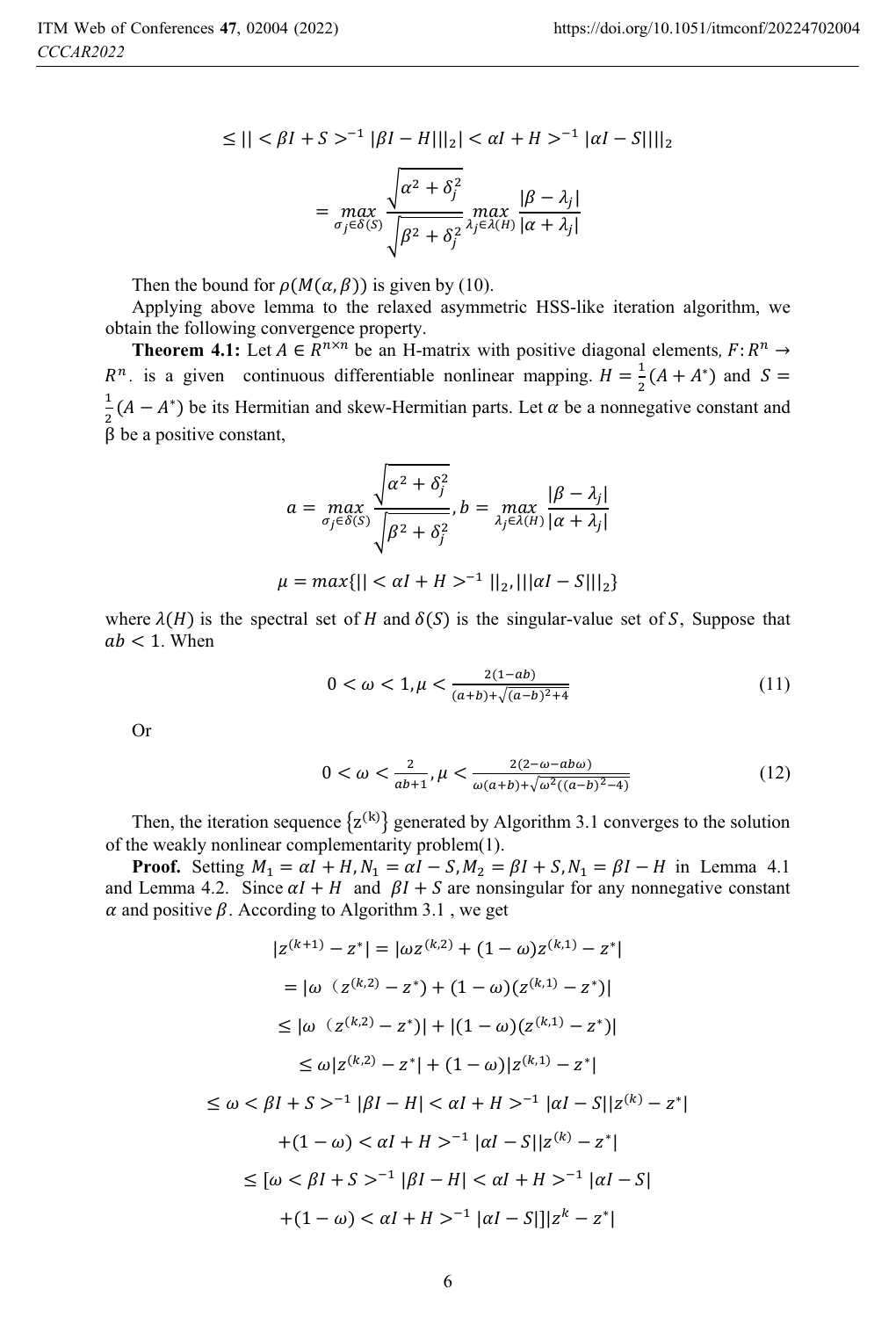Therefore, we have 
$$
|z^{(k+1)} - z^*| = T(\alpha, \beta, \omega)|z^k - z^*|
$$
. where  
\n
$$
T(\alpha, \beta, \omega) \le \omega < \beta I + S >^{-1} |\beta I - H| < \alpha I + H >^{-1} |\alpha I - S| + (1 - \omega) < \alpha I + H >^{-1} |\alpha I - S|.
$$
\nLet  $T(\alpha, \beta) = < \beta I + S >^{-1} |\beta I - H| < \alpha I + H >^{-1} |\alpha I - S|$ , we have  
\n
$$
||T(\alpha, \beta)|| \le || < \beta I + S >^{-1} |\beta I - H| < \alpha I + H >^{-1} |\alpha I - S||_2
$$
\n
$$
\le || < \beta I + S >^{-1} |\alpha I - S||_2 ||\beta I - H| < \alpha I + H >^{-1} ||_2
$$
\n
$$
\le \max_{\sigma_j \in \delta(S)} \frac{\sqrt{\alpha^2 + \delta_j^2}}{\sqrt{\beta^2 + \delta_j^2}} \max_{\lambda_j \in \lambda(H)} \frac{|\beta - \lambda_j|}{|\alpha + \lambda_j|} = ab
$$

Therefor

$$
||T(\alpha, \beta, \omega)|| = ||\omega T(\alpha, \beta)||_2
$$
  
\n
$$
\leq ||\omega < \beta I + S >^{-1} |\beta I - H| < \alpha I + H >^{-1} |\alpha I - S| + (1 - \omega) < \alpha I + H >^{-1} |\alpha I - S||_2
$$
  
\n
$$
\leq ||\omega T(\alpha, \beta)||_2 + ||(1 - \omega) < \alpha I + H >^{-1} |\alpha I - S||_2
$$
  
\n
$$
\leq |\omega|ab + |1 - \omega|\sqrt{||<\alpha I + H>^{-1}||_2||\alpha I - S||_2} \leq \omega ab + (1 - \omega)\mu
$$

 $\frac{1}{2}$   $\frac{1}{2}$   $\frac{1}{2}$   $\frac{1}{2}$   $\frac{1}{2}$   $\frac{1}{2}$   $\frac{1}{2}$   $\frac{1}{2}$   $\frac{1}{2}$   $\frac{1}{2}$   $\frac{1}{2}$   $\frac{1}{2}$   $\frac{1}{2}$   $\frac{1}{2}$   $\frac{1}{2}$   $\frac{1}{2}$   $\frac{1}{2}$   $\frac{1}{2}$   $\frac{1}{2}$   $\frac{1}{2}$   $\frac{1}{2}$   $\frac{1}{2}$ 

When  $\omega$ ,  $a$ ,  $b$  satisfies equation (11) or satisfies equation (12), we have  $\omega ab + (1 \omega$ ) $\mu$  < 1.

Therefor,  $\rho(T(\alpha, \beta, \omega) \leq ||T(\omega, a, b)|| < 1$ , Then, the relaxed asymmetric HSS-like iteration algorithm 3.1 is convergent. This completes the proof.

## **5 Conclusions**

For a class of weakly nonlinear complementarity problems, considering the matrix multisplitting, Hermitian and skew-Hermitian splitting and parallel computing, presented the relaxed asymmetric HSS-like iteration algorithm, the asymmetric HSS-like iteration algorithm and the HSS-like iteration algorithm for solving weakly nonlinear complementarity problems, when the coefficient matrix is positive definite or diagonal elements are H-matrix, discussed the global convergence of the algorithm.

This work is supported by the Key research projects of universities in Guangdong Province (NO. 2019GZDXM013).

### **References**

- 1. J L Dong, J B Gao, F J Ju, J H Shen, Modulus methods for nonnegatively constrained Image Restoration, SIAM J. Imaging Sci. 9 (2016) 1226 - 1246.
- 2. N Zheng, K Hayami, J F Yin, Modulus-type inner outer iteration methods for nonnegative constrained least square problems, SIAM J. Matrix Annl. Appl. 37 (2016)  $1250 - 1278$ .